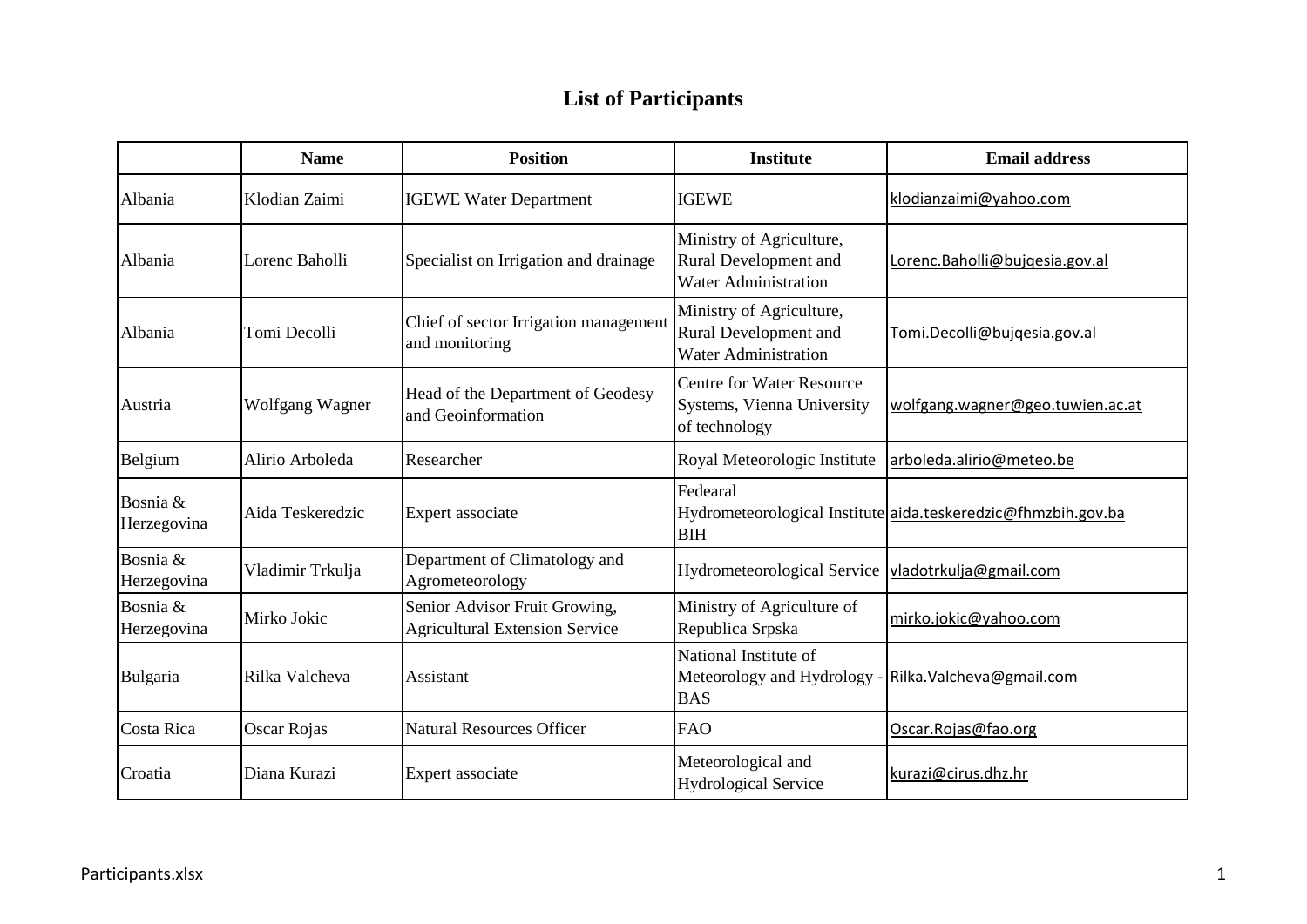| Croatia    | Visnja Vucetic                      | Head of the Agrometeorological<br>Department                                                                              | Meteorological and<br><b>Hydrological Service</b>                                         | vucetic@cirus.dhz.hr                                     |
|------------|-------------------------------------|---------------------------------------------------------------------------------------------------------------------------|-------------------------------------------------------------------------------------------|----------------------------------------------------------|
| Germany    | <b>Jose Prieto</b>                  | Training officer at EUMETSAT                                                                                              | <b>EUMETSAT</b>                                                                           | jose.prieto@eumetsat.int                                 |
| Greece     | Eleftheria Tsiniari                 | Operational forecaster                                                                                                    | <b>Hellenic National</b><br>Meteorological Service                                        | elefth.tsiniari@gmail.com                                |
| Hungary    | Dai Yamawaki                        | Junior professional Officer<br>(Environment and Climate Change)                                                           | <b>FAO</b>                                                                                | dai.yamawaki@fao.org                                     |
| Hungary    | <b>Reuben Sessa</b>                 | Climate Chnage, DRR and Energy<br>Advicor for Europe and Central Asia                                                     | <b>FAO</b>                                                                                | reuben.sessa@fao.org                                     |
| Italy      | Gianluca Franceschini GIS RS expert |                                                                                                                           | <b>FAO</b>                                                                                | Gianluca.Franceschini@fao.org                            |
| Italy      | Espen Volden                        | Coordinator, Earth Observation<br>Science, Applications and Future<br>Technologies Department at European<br>Space Agency | <b>ESA</b>                                                                                | espen.volden@esa.int                                     |
| Macedonia  | <b>Bojah Durney</b>                 | Department for Proske Management                                                                                          | Ministry of Agriculture Forest durnev@wmp.gov.mk                                          |                                                          |
| Macedonia  | <b>Ordan Chukaliev</b>              | Professor                                                                                                                 | <b>Faculty of Agricultural</b><br>Sciences and Food, Ss Cyril<br>and Methodius University | cukaliev@gmail.com                                       |
| Montenegro | Natasa Pazin                        | Senior advisor                                                                                                            | Hydrometeorological Institute<br>of Montenegro                                            | natasa.pazin@meteo.co.me                                 |
| Montenegro | Mirjana Inanov                      | Head of the Department of Applied<br>Meteorology                                                                          |                                                                                           | Hydrometeorological Institute mirjana.ivanov@meteo.co.me |
| Montenegro | Momcilo Blagojevic                  | Senior Advisor, project monitoring<br>and implementation - GIS modelling<br>and remote sensing                            | Ministry of Agriculture and<br><b>Rural Development</b>                                   | momcilo.blagojevic@mpr.gov.me                            |
| Poland     | Karol Paradowski                    | Data expert                                                                                                               | <b>IGIK/ESA</b>                                                                           | karol.paradowski@igik.edu.pl                             |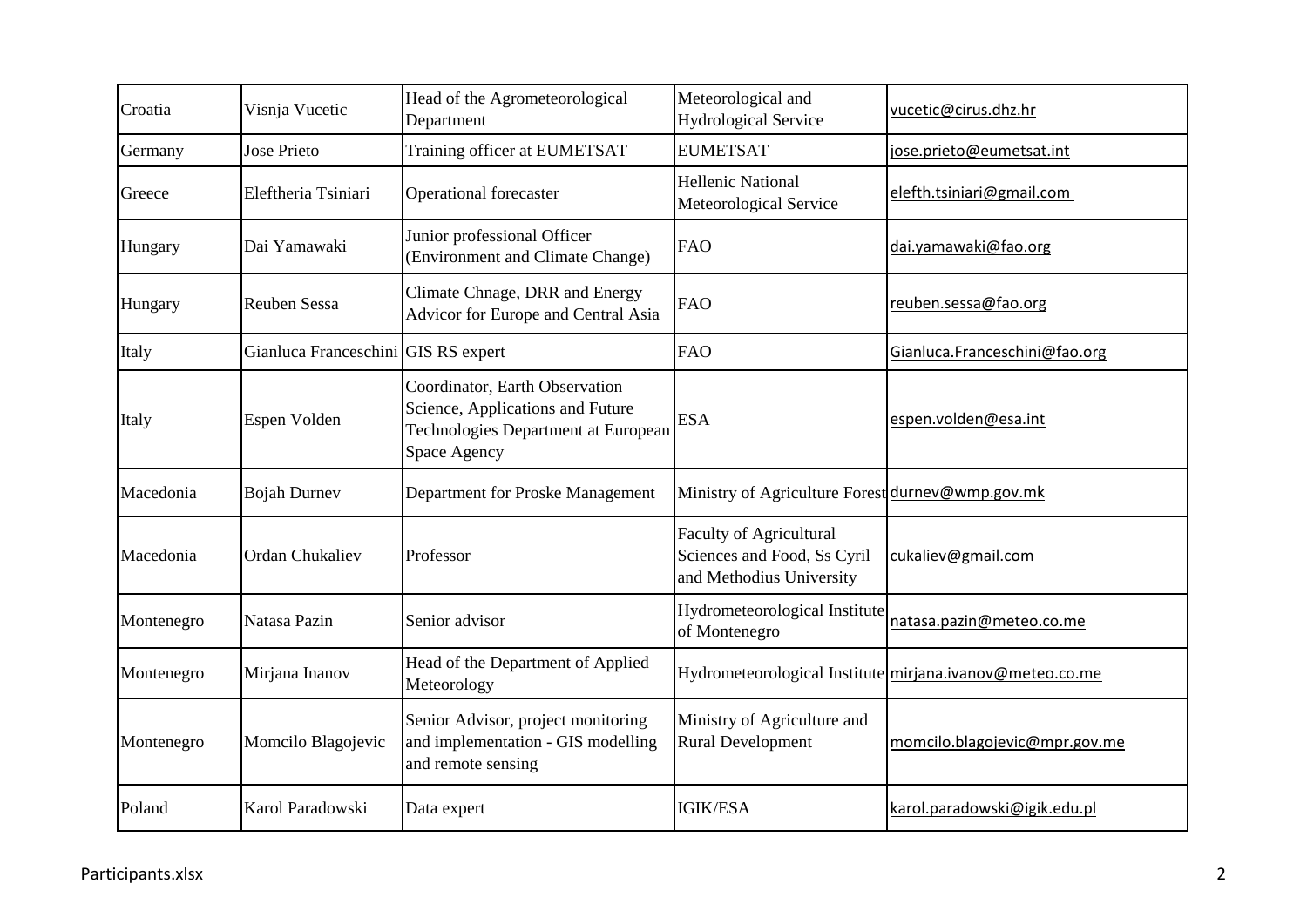| Poland                                      | Katarzyna Dabrowska<br>Zielinska | Expert RS for drought - lecturer                                        | <b>ESA/IGIK</b>                                                                     | Katarzyna.Dabrowska-<br>Zielinska@igik.edu.pl |
|---------------------------------------------|----------------------------------|-------------------------------------------------------------------------|-------------------------------------------------------------------------------------|-----------------------------------------------|
| Rep. Of Slovenia Mr Gal Oblišar             |                                  | Department for Agrometeorology                                          | Slovenian Environment<br>Agency - ARSO                                              | gal.oblisar@gov.si                            |
| Republic of<br>Moldova                      | Svitlana Starchenko              | Main specialist in agrometeorology                                      | State Hydrometeorological<br>Service Agrometeorological<br><b>Monitoring Center</b> | starchenko.svitlana@gmail.com                 |
| Romania                                     | Argentina Teodora<br>Nertan      | Senior researcher                                                       | National Meteorological<br>Administration                                           | argentina.nertan@meteoromania.ro              |
| Romania                                     | Oana-Alexandra<br>Oprea          | Scientific researcher                                                   | Administriatia Nationala De<br>Meteorologie Bucurest                                | oprea@meteoromania.ro                         |
| Serbia                                      | Ana Sovljanski                   | Analyst for agrometerological<br>research and modeling                  | Republic<br>Hydrometeorological Service                                             | ana.sovljanski@hidmet.gov.rs                  |
| Serbia                                      | Slavica Radovanovic              | Head of Unit for Operative<br>Agrometeorology and Monitoring<br>Drought | Republic<br>Hydrometeorological Service                                             | slavica.radovanovic@hidmet.gov.rs             |
| Serbia                                      | Dragana Godjevac                 | Acting Director, Directorate of<br><b>Agricultural Land</b>             | Ministry of Agriculture and<br><b>Environmental Protection</b>                      | dragana.godjevac@minpolj.gov.rs               |
| Serbia                                      | Natasa Milic                     | <b>Head of Water Directorate</b>                                        | Ministry of Agriculture and<br><b>Environmental Protection</b>                      | natasa.milic@minpolj.gov.rs                   |
| Switzerland                                 | <b>Barbara Templ</b>             | Intern<br><b>Agricultural Meteorology Division</b><br><b>CLW/CLPA</b>   | <b>WMO</b>                                                                          | btempl@wmo.int                                |
| Switzerland                                 | Jose Camacho                     | Scientific Officer of Agricultural<br><b>Meterology Division</b>        | <b>WMO</b>                                                                          | jcamacho@wmo.int                              |
| The Former<br>Yugoslav Rep.<br>Of Macedonia | Goran Basovski                   | Associate for agrometeorology                                           | HMS of R. Macedonia                                                                 | baso24@yahoo.com                              |
| Turkey                                      | Serhan Kose                      | Agricultural engineer                                                   | <b>Turkish State Meteorological</b><br>Service                                      | skose@mgm.gov.tr                              |